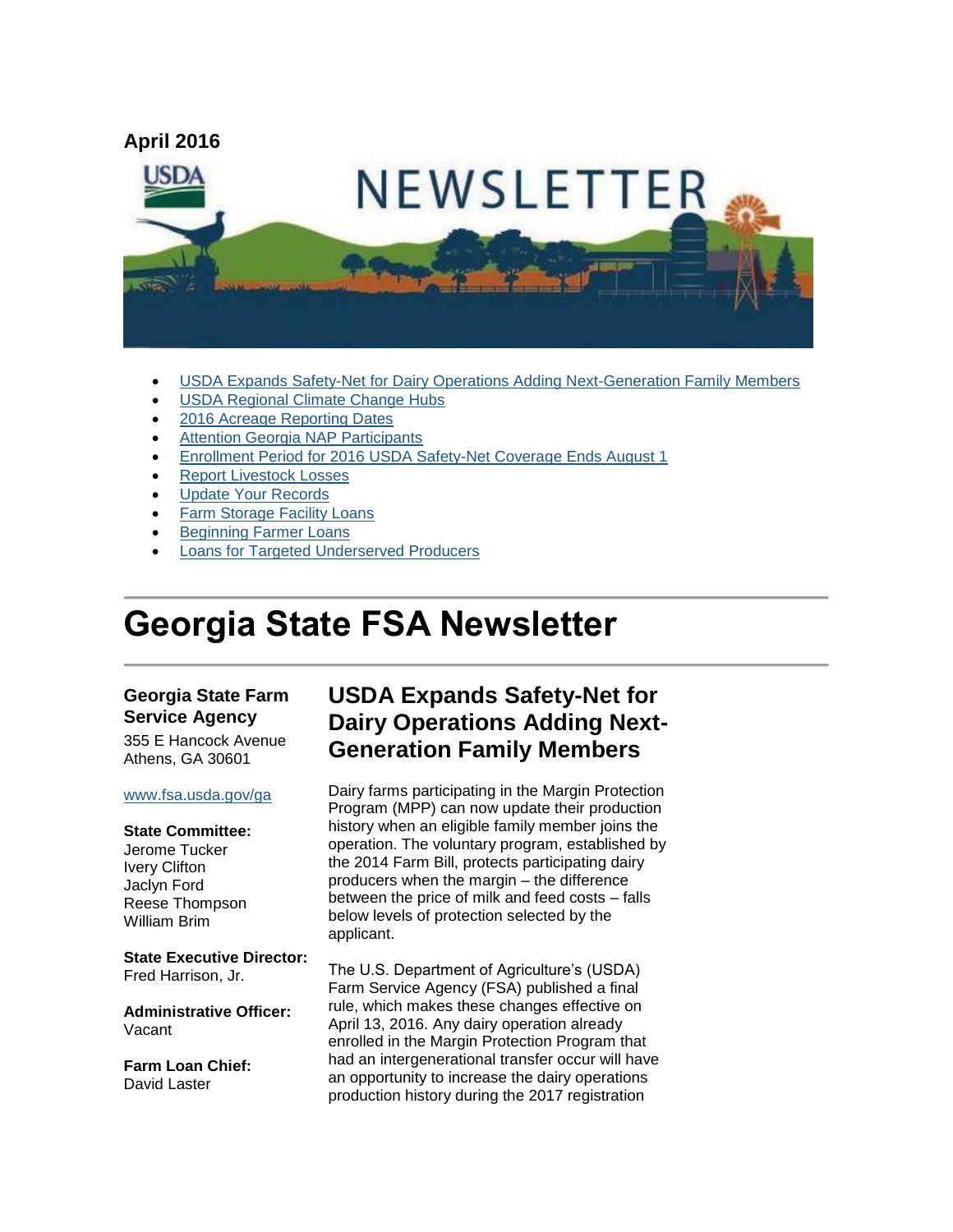**Farm Program Chief:** Brett Martin

#### **Public Affairs/Outreach:** Neal Leonard

Please contact your local FSA Office for questions specific to your operation or county.

and annual coverage election period. The next election period begins on July 1, 2016, and ends on September 30, 2016. For intergenerational transfers occurring on or after July 1, 2016, notification must be made to the FSA within 60 days of purchasing the additional cows. Each participating dairy operation is authorized one intergenerational transfer at any time of its choosing until 2018.

For \$100 a year, dairy producers can receive basic catastrophic protection that covers 90 percent of milk production at a \$4 margin coverage level. For additional premiums, operations can protect 25 to 90 percent of production history with margin coverage levels from \$4.50 to \$8, in 50 cent increments. Annual enrollment in the program is required in order to receive margin protection. The final rule also provides improved risk protection for dairy farmers that pay premiums to buy-up higher levels of coverage by clarifying that 90 percent of production is covered below the \$4 level even if a lower percentage was selected above the \$4 margin.

Earlier this year, FSA gave producers the opportunity to pay their premium through additional options including via their milk cooperative or handler. This rule facilitates those options and also clarifies that the catastrophic level protection at \$4 will always cover 90 percent of the production history, even if a producer selected a less than a 90 percent percentage for the buy-up coverage.

Assuming current participation, had the Margin Protection Program existed from 2009 to 2014, premiums and fees would have totaled \$500, million while providing producers with \$2.5 billion in financial assistance, nearly \$1 billion more than provided by the old Milk Income Loss Contract program during the same period.

For more information, visit FSA online at [www.fsa.usda.gov/dairy](http://www.fsa.usda.gov/dairy) or stop by a local FSA office and ask about the Margin Protection Program. To find a local FSA office in your area, visit [http://offices.usda.gov.](http://offices.usda.gov/)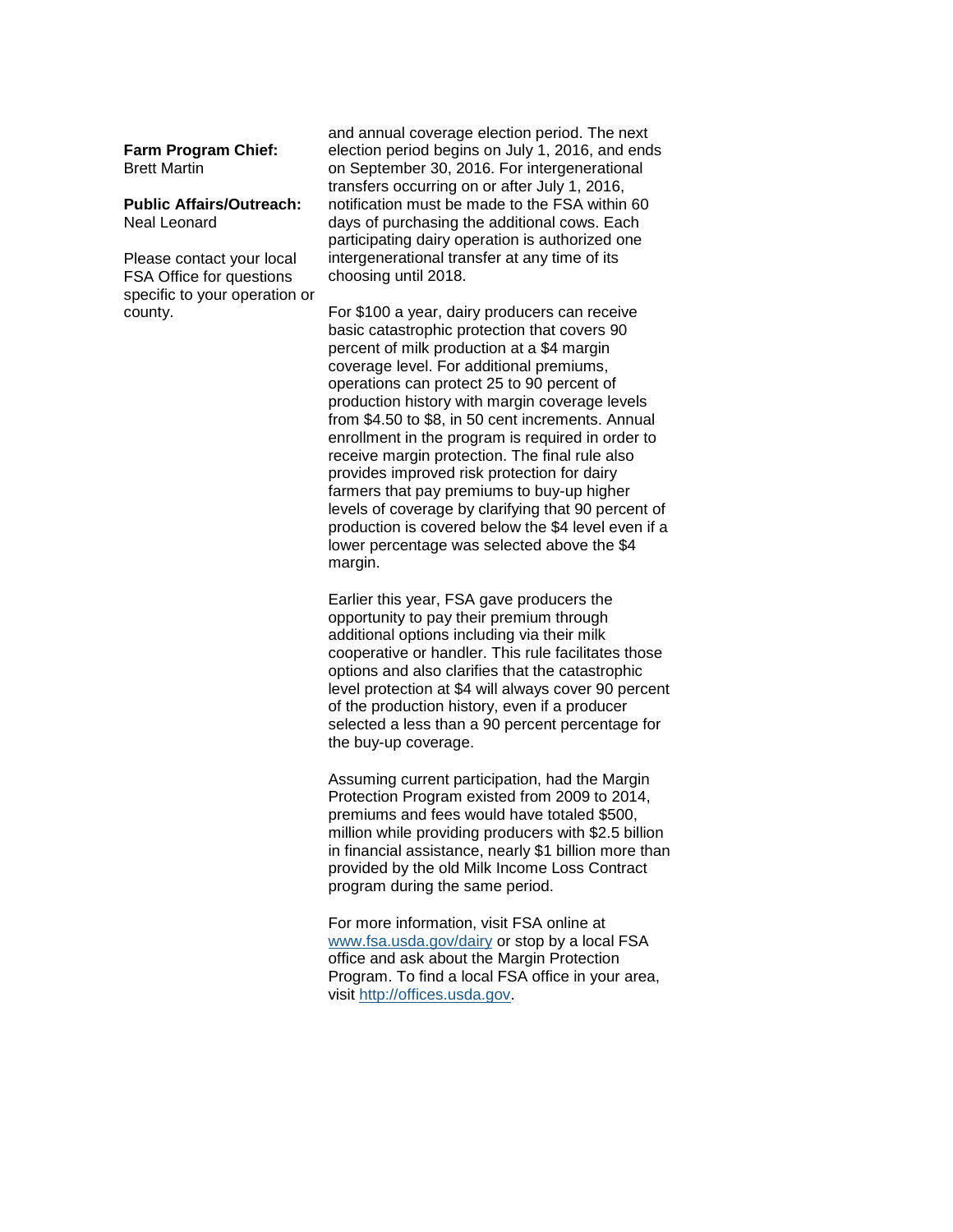# <span id="page-2-0"></span>**USDA Regional Climate Change Hubs**

Agriculture Secretary Tom Vilsack established the first ever USDA Regional Climate Change Hubs in February 2014 at seven locations around the country to provide more information to farmers, ranchers, and forest landowners on the increasing risks of fires, pests, floods, and droughts associated with a changing climate. For general information on Climate Hubs, visit [http://www.climatehubs.oce.usda.gov/sites/default/files/USDA%20Regional%20Hubs%20for%20](http://www.climatehubs.oce.usda.gov/sites/default/files/USDA%20Regional%20Hubs%20for%20Risk%20Adaptation%20and%20Mitigation%20to%20Climate%20Change%202015.pdf) [Risk%20Adaptation%20and%20Mitigation%20to%20Climate%20Change%202015.pdf.](http://www.climatehubs.oce.usda.gov/sites/default/files/USDA%20Regional%20Hubs%20for%20Risk%20Adaptation%20and%20Mitigation%20to%20Climate%20Change%202015.pdf) For information on the Climate Hub in your Region, visit [http://climatehubs.oce.usda.gov](http://climatehubs.oce.usda.gov/) and click on the region to learn more.

# <span id="page-2-1"></span>**2016 Acreage Reporting Dates**

In order to comply with FSA program eligibility requirements, all producers are encouraged to visit their local FSA County office to file an accurate crop certification report by the applicable deadline.

The following upcoming acreage reporting dates are applicable for the entire state of Georgia:

| May 15, 2016:  | Sweet Corn (planted 1/1/16 thru 5/15/16); Tobacco, and                |
|----------------|-----------------------------------------------------------------------|
|                | Tomatoes (planted $1/1/16$ thru $4/5/16$ )                            |
| July 15, 2016: | <b>ALL other crops</b> for which a specific reporting deadline is not |
|                | established – generally this includes most spring/summer-             |
|                | seeded row crops (but is not limited to) corn, cotton, CRP, grain     |
|                | sorghum, peanuts, and soybeans                                        |

The following exceptions apply to the above acreage reporting dates:

- If the crop has not been planted by the above acreage reporting date, then the acreage must be reported no later than 15 calendar days after planting is completed.
- If a producer acquires additional acreage after the above acreage reporting date, then the acreage must be reported no later than 30 calendars days after purchase or acquiring the lease. Appropriate documentation must be provided to the county office.
- If a perennial forage crop is reported with the intended use of "cover only," "green manure," "left standing," or "seed," then the acreage must be reported by July 15th.

Noninsured Crop Disaster Assistance Program (NAP) policy holders should note that the acreage reporting date for NAP covered crops is the earlier of the dates listed above or 15 calendar days before grazing or harvesting of the crop begins.

For questions regarding crop certification and crop loss reports, please contact your local FSA County Office.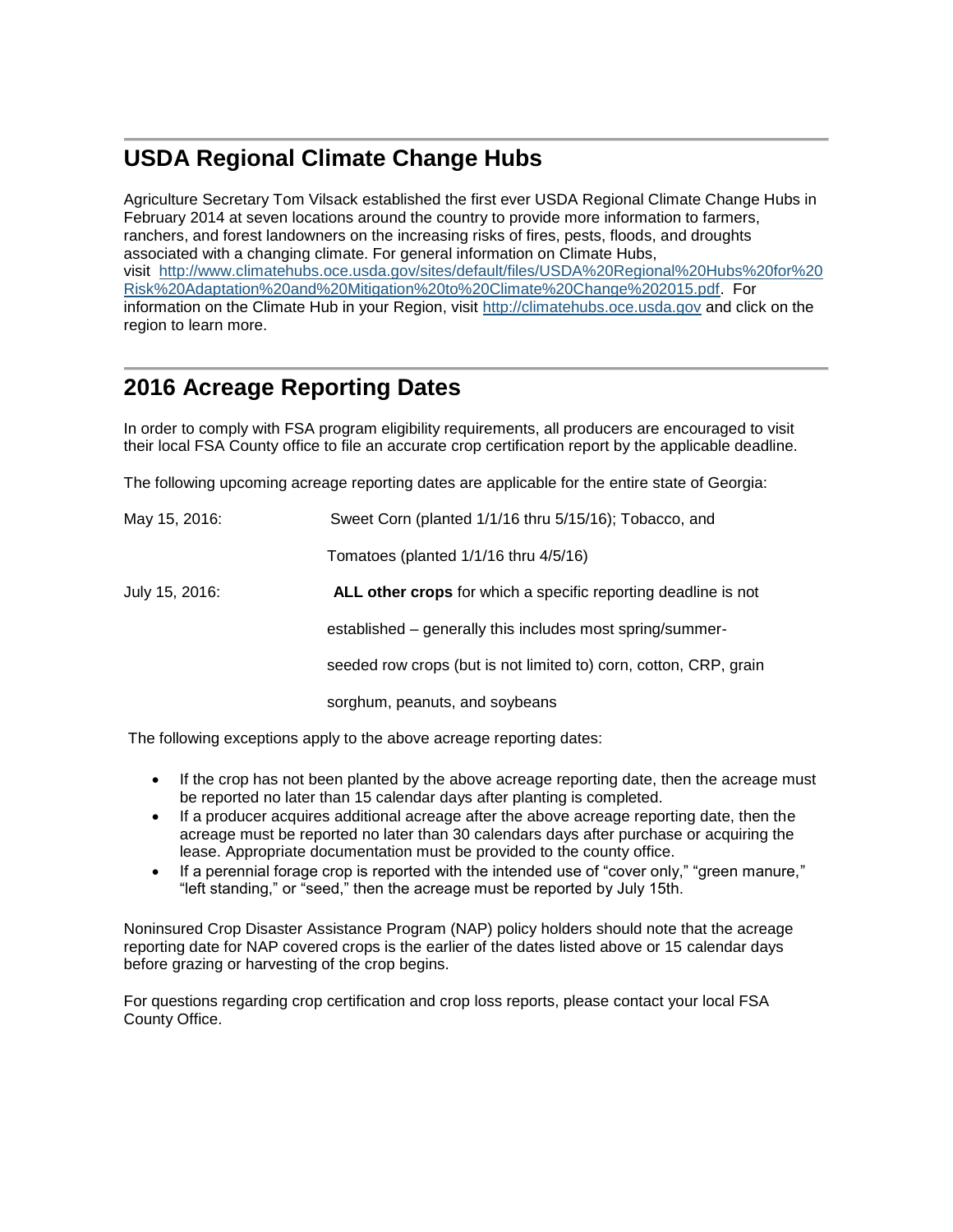# <span id="page-3-0"></span>**Attention Georgia NAP Participants**

Effective for the 2017 crop year, the application closing dates for the following crops have been amended to agree with current RMA policies:

7/1/2016 for Cabbage, Turnip Greens, Kale, Broccoli, Brussel Sprouts, and Collards

7/31/2016 for Sweet Corn

### <span id="page-3-1"></span>**Enrollment Period for 2016 USDA Safety-Net Coverage Ends August 1**

Producers who chose coverage from the safety net programs established by the 2014 Farm Bill, known as the Agriculture Risk Coverage (ARC) or the Price Loss Coverage (PLC) programs, can visit FSA county offices through August 1, 2016, to sign contracts to enroll in coverage for 2016.

Although the choice between ARC and PLC is completed and remains in effect through 2018, producers must still enroll their farm by signing a contract each year to receive coverage.

Producers are encouraged to contact their local FSA office to schedule an appointment to enroll. If a farm is not enrolled during the 2016 enrollment period, producers on that farm will not be eligible for financial assistance from the ARC or PLC programs should crop prices or farm revenues fall below the historical price or revenue benchmarks established by the program.

The two programs were authorized by the 2014 Farm Bill and offer a safety net to agricultural producers when there is a substantial drop in prices or revenues for covered commodities. Covered commodities include barley, canola, large and small chickpeas, corn, crambe, flaxseed, grain sorghum, lentils, mustard seed, oats, peanuts, dry peas, rapeseed, long grain rice, medium grain rice (which includes short grain and sweet rice), safflower seed, sesame, soybeans, sunflower seed, and wheat. Upland cotton is no longer a covered commodity. For more details regarding these programs, go to [www.fsa.usda.gov/arc-plc.](http://www.fsa.usda.gov/arc-plc)

For more information, producers are encouraged to visit their local FSA office. To find a local FSA office, visit [http://offices.usda.gov.](http://offices.usda.gov/)

#### <span id="page-3-2"></span>**Report Livestock Losses**

The Livestock Indemnity Program (LIP) provides assistance to eligible producers for livestock death losses in excess of normal mortality due to eligible adverse weather and attacks by animals reintroduced into the wild by the federal government or protected by federal law (coyotes are NOT eligible causes of loss). LIP compensates livestock owners and contract growers for livestock death losses in excess of normal mortality due to adverse weather, including losses due to tornadoes, floods, Lightning, wildfires, or extreme heat or extreme cold **providing certain and specific guidelines and criteria are met**.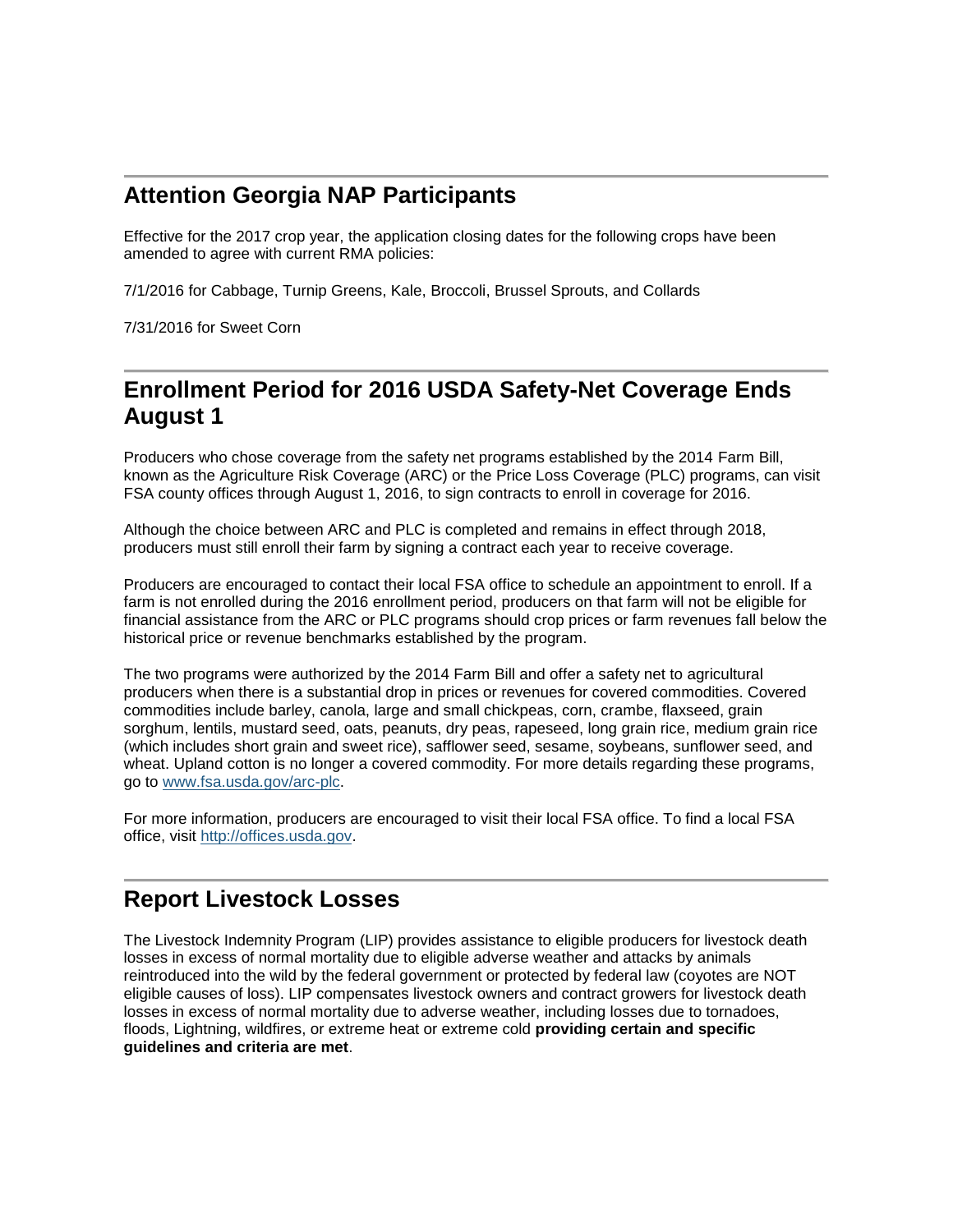For 2016, eligible losses must occur on or after January 1, 2016, and before December 31, 2016. **A notice of loss must be filed with FSA within 30 days of when the loss of livestock is apparent**. Participants must provide the following supporting documentation to their local FSA office no later than 30 calendar days after the end of the calendar year for which benefits are requested:

**It is strongly suggested that a livestock producer that suffers a loss should contact their local FSA office immediately** and arrange for them to conduct a farm visit to verify the number of livestock losses and the condition causing the loss. Failure on the part of the producer to have FSA verify the loss could result in the entire loss of benefits if the producer does not have independently verifiable beginning and ending inventory records.

- Proof of death documentation should be independently verifiable by FSA county office, Extension Service, or private veterinarian.
- Copy of growers contracts (if applicable)
- Proof of normal mortality documentation

#### **Producers who suffer livestock losses in 2016 must file both of the following:**

- **A notice of loss 30 calendar days of when the loss occurred**
- **An application for payment by January 30, 2017.**

Additional Information about LIP is available at your local FSA office or online at: [www.fsa.usda.gov.](file:///C:/Documents%20and%20Settings/murray.watts/Local%20Settings/Temporary%20Internet%20Files/Content.Outlook/WRAEZEPN/www.fsa.usda.gov)

# <span id="page-4-0"></span>**Update Your Records**

FSA is cleaning up our producer record database. If you have any unreported changes of address or zip code or an incorrect name or business name on file they need to be reported to our office. Changes in your farm operation, like the addition of a farm by lease or purchase, need to be reported to our office as well. Producers participating in FSA and NRCS programs are required to timely report changes in their farming operation to the County Committee in writing and update their CCC-902 Farm Operating Plan.

### <span id="page-4-1"></span>**Farm Storage Facility Loans**

FSA's Farm Storage Facility Loan (FSFL) program provides low-interest financing to producers to build or upgrade storage facilities.

The low-interest funds can be used to build or upgrade permanent facilities to store commodities. Eligible commodities include corn, grain sorghum, rice, soybeans, oats, peanuts, wheat, barley, minor oilseeds harvested as whole grain, pulse crops (lentils, chickpeas and dry peas), hay, honey, renewable biomass, fruits, nuts and vegetables for cold storage facilities, floriculture, hops, maple sap, rye, milk, cheese, butter, yogurt, meat and poultry (unprocessed), eggs, and aquaculture (excluding systems that maintain live animals through uptake and discharge of water). Qualified facilities include grain bins, hay barns and cold storage facilities for eligible commodities.

Loans up to \$50,000 can be secured by a promissory note/security agreement.

Producers do not need to demonstrate the lack of commercial credit availability to apply. The loans are designed to assist a diverse range of farming operations, including small and mid-sized